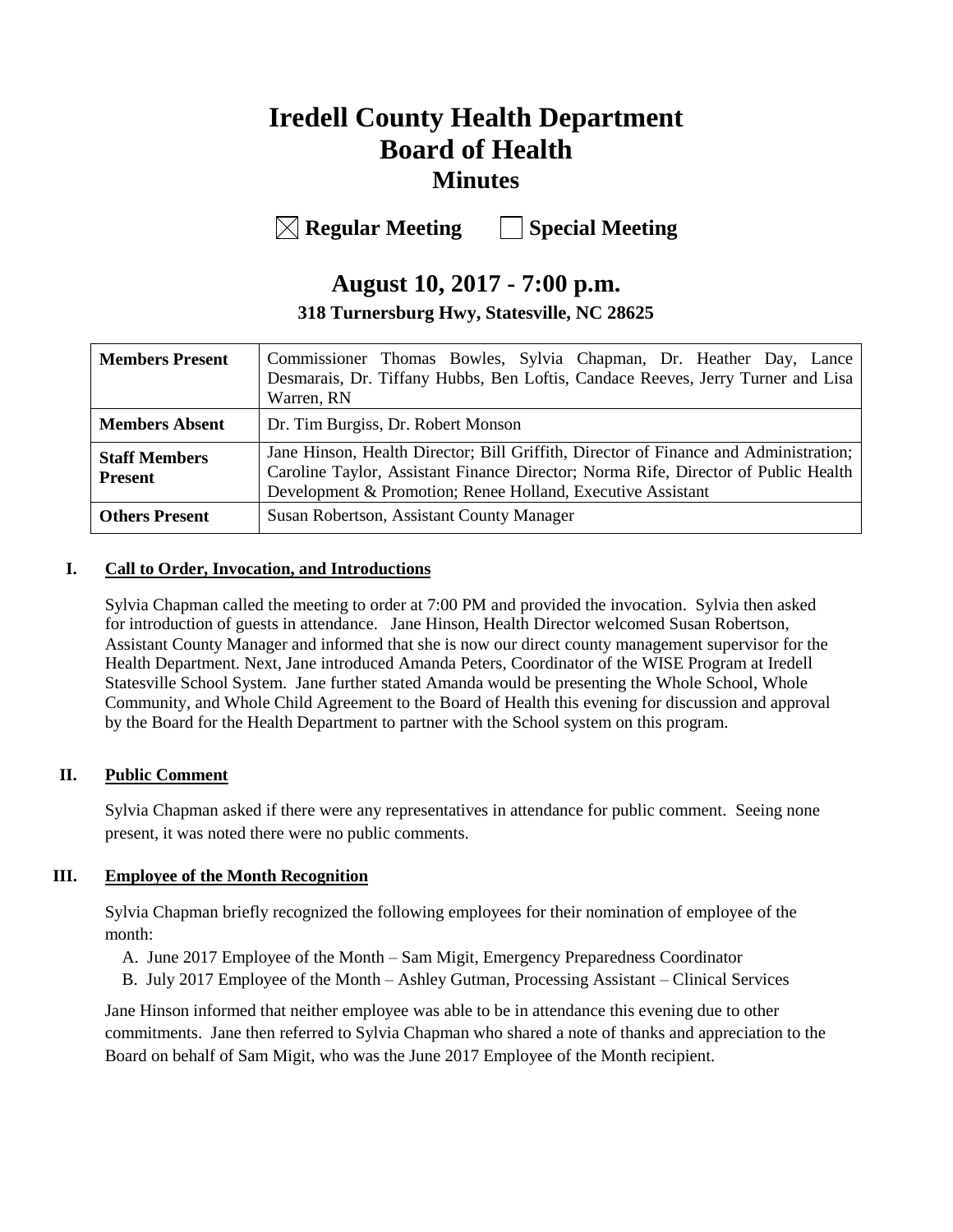## **IV. Consent Agenda Items for Action** *(Attachment 1 and Attachment 2 - Sylvia Chapman)*

Sylvia Chapman asked the board members if they had reviewed the consent agenda items that were included in the August 2017 mailing *(Attachment 1 & 2)* for approval. She then asked if there were any questions or comments regarding any of the items, being the agenda for this evening's meeting, minutes from the June 8, 2017 Board of Health Meeting as well as the addition of new codes and fees for Clinical Services.

Hearing none, Sylvia then asked for a motion to approve the consent agenda items.

*A motion to approve the Consent Agenda items was made by Lance Desmarais and seconded by Candace Reeves. Voting: Ayes- 9 ; Nays- 0.*

## **V. Items for Discussion and Action**

## **A. Request Approval of Whole School, Whole Community, Whole Child Agreement** *(Attachment 3)*

Amanda Peters, WISE Coordinator with Iredell Statesville School System shared details of The Whole School, Whole Community, Whole Child (WSCC) model. She explained this model is an expansion and update of the Coordinated School Health (CSH) approach and stated the WSCC incorporates components of CSH to strengthen a unified and collaborative approach to learning and health between the Iredell Statesville School System and the Iredell County Health Department. She also informed that the WSCC model focuses its attention on the child, emphasizes a school-wide approach, and acknowledges learning, health, and the school as being a part and reflection of the local community. Next, she informed the purpose of this Partnership Agreement is to provide clarity by outlining stakeholders, goals, and responsibilities of each stakeholder group in the participation of the Whole School, Whole Community, Whole Child (WSCC) Pilot, as a framework for supporting the health behaviors and academic performance of students. She then referred to the handout listing specific goals, responsibilities and objectives associated with supporting the health and academic achievement of adolescents. She also reported that by working together, the various sectors can ensure that every young person in every school in every community is healthy, safe, engaged, supported and challenged. Lastly, she referred to the handout which listed survey results associated with the 2015 Youth Risk Behavior Survey of Iredell-Statesville High School students. She briefly highlighted some of the data from the questions asked to this age group emphasizing that topics were all related to risky behaviors ranging from wearing seat belts, current alcohol consumption, current tobacco use, current use of marijuana, suicidal thoughts, and if the student had ever been sexually active. She further commented on the outcome of the survey and stated that through this Partnership Agreement, we can work together to provide ongoing collaboration through use of feedback to enhance best practices by reviewing data regularly and using it to prioritize action steps.

Ms. Peters then asked if there were any questions related to the Whole School, Whole Community, Whole Child (WSCC) Agreement.

Sylvia Chapman questioned if there was a cost associated with this agreement for the Health Department. Amanda Peters responded stating there was no cost involved. She stated it would only require time of those individuals who attend the meetings but mentioned they are also working on a skype option for those who are unable to attend the meeting in person.

Candace Reeves questioned if this Program affected any other schools, such as charter schools or the Mooresville Graded Schools in Iredell County. Ms. Peters informed this does not affect any other schools in the County, and explained the reason why is that it is a requirement to have an active School Health Advisory Committee (SHAC) and to date, Iredell-Statesville School's is the only school district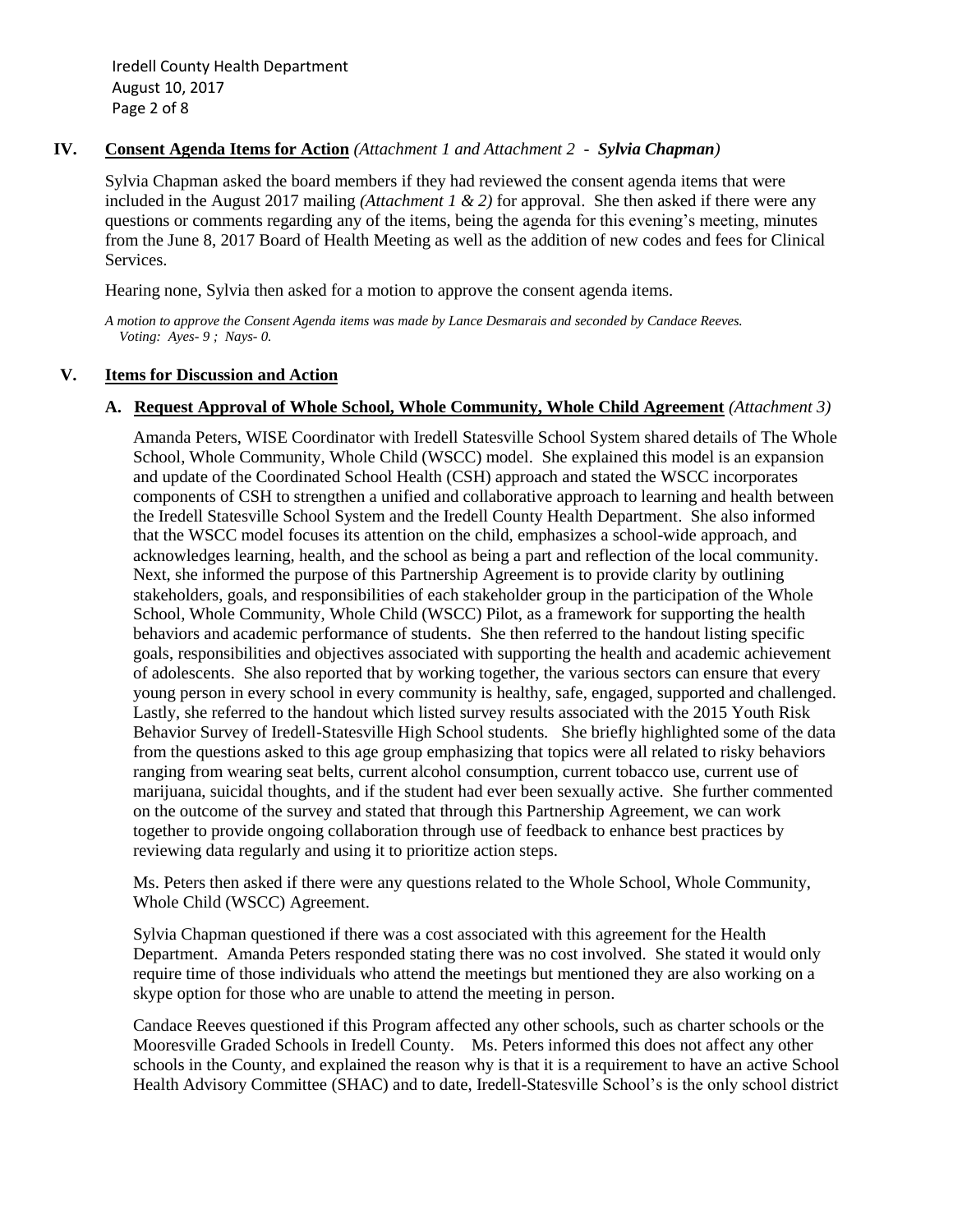Iredell County Health Department August 10, 2017 Page 3 of 8

that has an active SHAC. Amanda also informed that they are actively seeking members and invited the board to join the committee if interested as well.

Jane Hinson questioned training opportunities of this Program in the future. Ms. Peters responded that \$1500 had been funded for future training opportunities and stated that training opportunities are being planned at present.

Sylvia Chapman asked if the School Nurses are involved. Ms. Peters responded that the Lead School Nurse is the Co-Chair of the Committee.

There being no further questions, Sylvia Chapman asked for a motion to approve the Memorandum of Agreement of the Whole School, Whole Community, Whole Child (WSCC) partnership agreement.

*A motion to approve the Memorandum of Agreement of the Whole School, Whole Community, Whole Child Agreement was made by Commissioner Thomas Bowles and seconded by Dr. Tiffany Hubbs. Voting: Ayes- 9 ; Nays- 0.*

#### **B**. **Request Approval of Healthy Communities Budget Amendment***(Attachment 4 – Norma Rife*)

 Norma Rife presented the Healthy Communities Budget Amendment and reported that we are requesting approval for the additional \$3,810 Healthy Communities Grant. She stated the initial FY 17-18 Healthy Communities Grant from the Division of Public Health was anticipated to come in at \$36,174; however, it came in slightly higher at \$39,984, which is a difference of \$3,810. She noted that the additional funds will be used to implement health risk reduction and messaging related to the community action plans. Specific expenditures include the following:

- \$700 will be spent on updating and printing the very popular Iredell County Parks and Trails Map and this will help promote access points for active living.
- \$1,300 will be spent on hybrid signage related to No Tobacco Use within 50 feet of the health department buildings/No Smoking on Campus. Signage will be available for all three health department sites and this will allow us to meet the accreditation requirements associated with a tobacco free campus within 50ft of the building.
- \$1,810 will be spent on healthy eating literature and relates to current action plans.

 Lastly, Norma informed that 52% of deaths are related to chronic diseases and stated that the Healthy Communities grant pushes policy changes, marketing, health risk education and environmental literature. Norma then asked if there were any questions regarding the acceptance of an additional \$3,810 for the Healthy Communities Budget Amendment.

 Sylvia Chapman asked if the sign will say no smoking and no tobacco. Norma responded that we will have to get creative with the signage so that the message is very clear to the public as well as satisfies the accreditation standard which is tobacco-free within 50ft of the building.

 Dr. Tiffany Hubbs asked what the Health Department would do with their current signage. Susan Robertson responded that these would be submitted to the County Surplus for bidding at a future Auction. However, Norma informed that the state has sent some signage at no cost for Public Health to infuse into the community and stated this may be an option for local businesses and partners if they choose.

Sylvia Chapman then asked for a motion to approve this budget amendment for \$3,810 in revenue and community awareness expenditures for activities related to active living/health eating, risky behaviors (tobacco) and chronic disease related community health assessment action plans.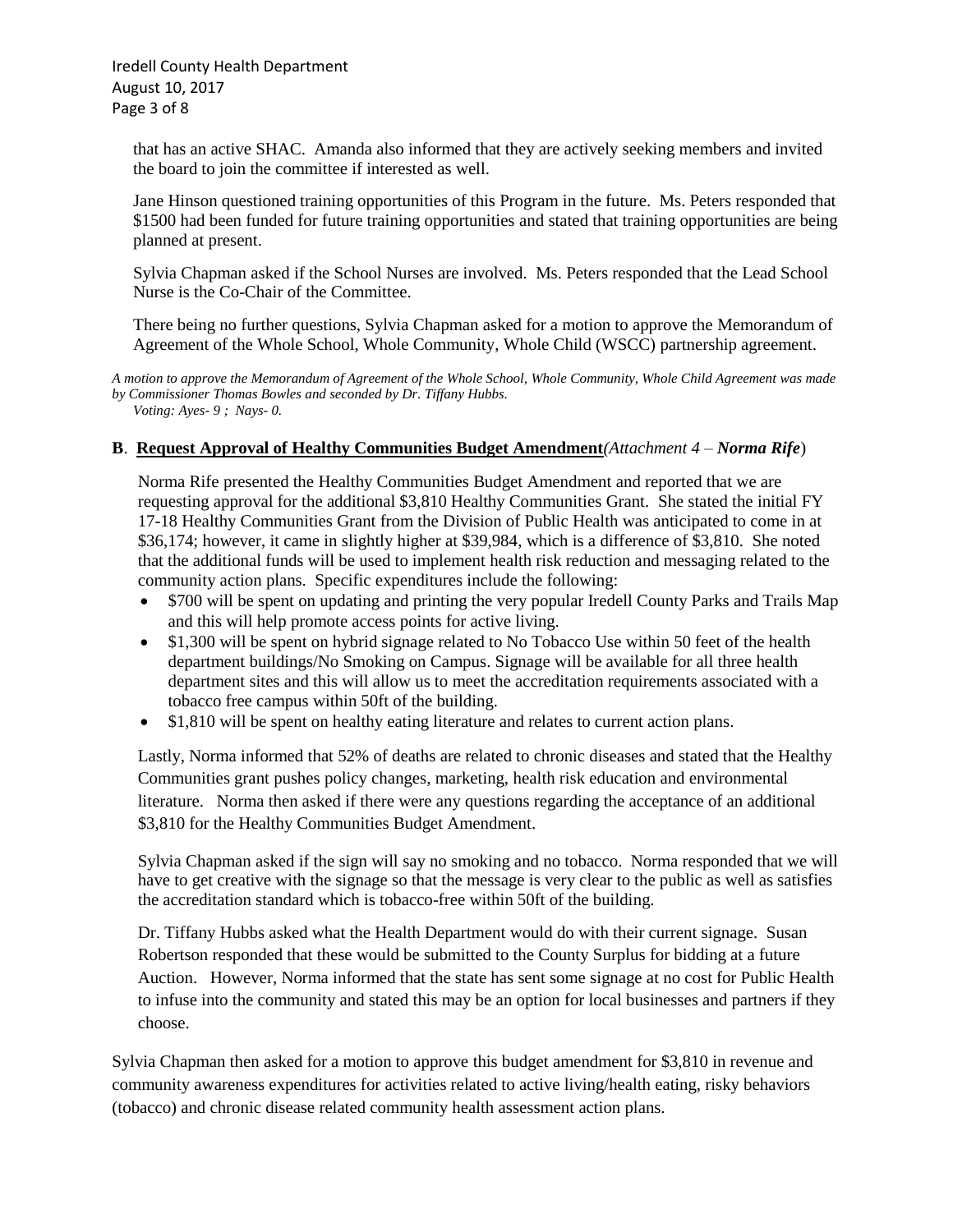*A motion to approve the Healthy Communities Budget Amendment in the mount of \$3,810.00 in revenue was made by Candace Reeves and seconded by Lisa Warren.* 

 *Voting: Ayes- 9 ; Nays- 0.*

## **C**. **Request Approval of Health Director's Job Description** *(Attachment 5 – Sylvia Chapman)*

The Board was given a copy of the Health Director's job description. Sylvia Chapman presented the job description informing that this is required to be done once a year. Sylvia noted there was only one update reflecting the name change from Jane Murray to Jane Hinson.

 Sylvia Chapman asked if there were any questions regarding the Health Director's Job description or if there were any additional changes or revisions to be made. There were no additional revisions, changes or questions.

*A motion to approve the Health Director's Job Description was made by Commissioner Thomas Bowles and seconded by Lance Desmarais.*

 *Voting: Ayes- 9 ; Nays-0.*

## **VI. Items for Discussion and Action as Needed**

**a. Financial Report** *(Attachment 6 – May 2017 & Handout D – June 2017– Caroline Taylor)* Caroline Taylor referred to the financial report for May 2017, labeled as Attachment 6. She reported that Handout D is the interim financials for June 2017 and noted that the financial report reflects the essential services of public health that are being provided by our agency. She also informed that County will be closing out the fiscal year 2016-17 on August 11, 2017. She then stated that as of June 30, 2017, the Health Department revenues are at 87.1% and expenditures are at 87.9%.

 Caroline then asked if there were any questions regarding either of these two reports. There were no questions regarding the financial report.

#### **b. Health Director's Report** *(Handout A– Jane Hinson)*

 Jane Hinson discussed the following topics and referred to the *Handout (A)* that each BOH member was given relating to topics referenced in the Health Director's Report below:

## **Administration**

- Employees of the Month: Samantha Migit, Preparedness Coordinator, was the June Employee of the Month. Ashley Gutman, Management Support, was the July Employee of the Month.
- KRONOS (the County electronic payroll system)
- Activities Project: This project will begin on August  $9<sup>th</sup>$  with a goal of automating the tracking of program hours in the KRONOS system. This data is currently being captured on paper.
- Personnel: We wish Caroline Taylor well in her new position in the County Finance Office as the Budget Analyst. We are actively recruiting for her position.
- Lockdown Inside & Outside Event: On July  $17<sup>th</sup>$  a real lockdown inside and outside was called because of a situation at Daymark next door.
- 2016 Medicaid Cost Study: Work is underway to gather all the required data to submit the report by the end of August.
- CureMD: The new Electronic Medical Record went live on July  $5<sup>th</sup>$ . Medicaid & Insurance billing is going out and coming back electronically.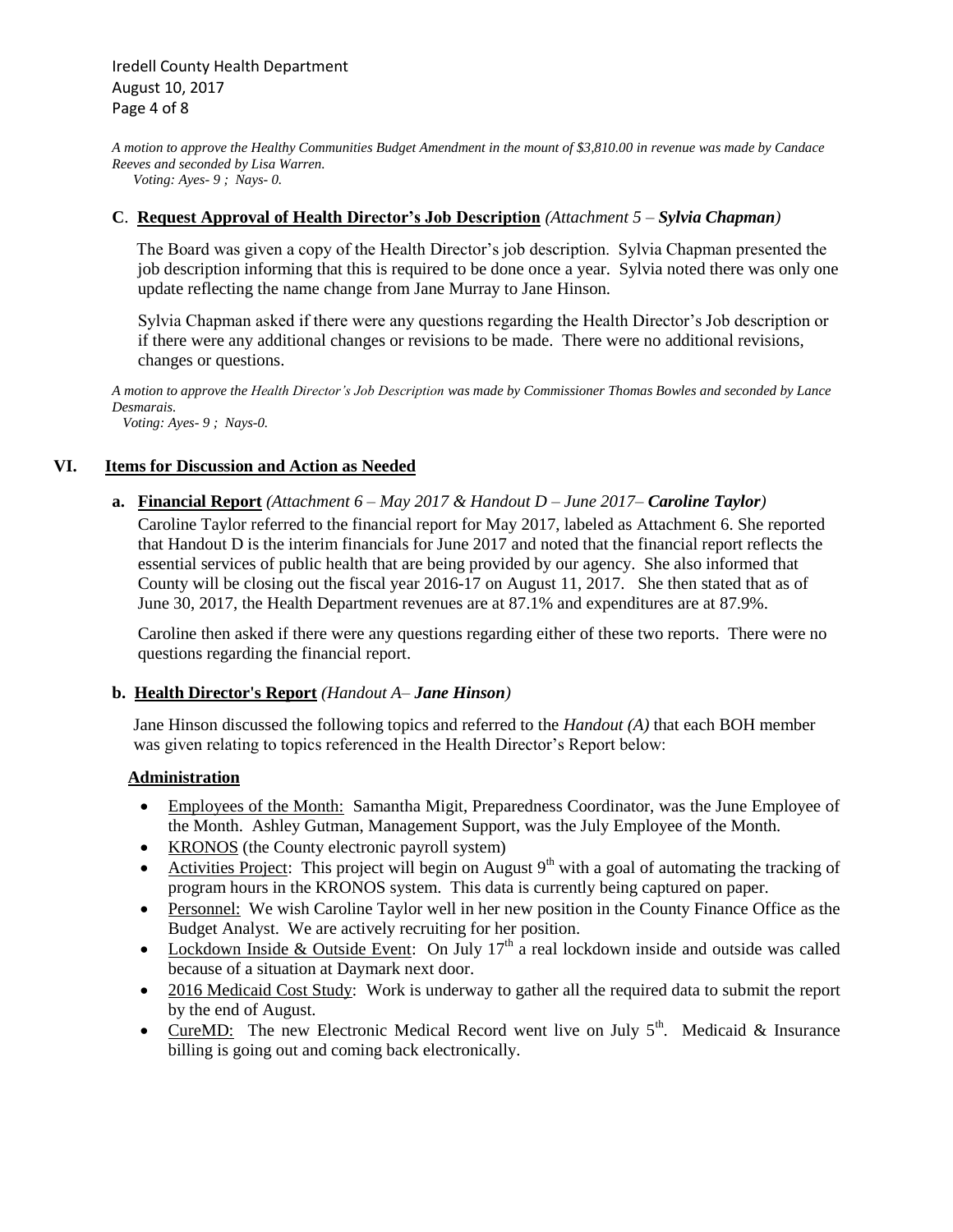Iredell County Health Department August 10, 2017 Page 5 of 8

## **Clinical Services**

- McGuire Exercise: We participated in this exercise on August 8, 2017 by providing leadership in the Iredell County Emergency Operations Center and support at the Joint Information Center at Duke Power.
- Healthcare Preparedness Committee: This committee is led by Sam Migit and continues to meet on a quarterly basis. At our meeting on July 24, 2017, Kent Green, Iredell County Emergency Management Director, did a presentation on public health's role related to nuclear incidents
- Iredell County Shelter Plan and Operating Committee: On August 2, 2017 we heard a presentation by Wendy Pulley, Asst. Manager of the Human Services Branch, NC Emergency Management on mass care and resources available during sheltering. The Red Cross, DSS, Emergency Management & Iredell Statesville School System participates in these planning meetings.
- DPH Maternal/Child Health Grant Cuts: Over \$20,000 was cut in our funding from the General Assembly. We chose to take all the cuts in the Child Health Program.
- Care Coordination for Children (CC4C): Staff are working with DSS staff on the Plan of Safe Care Initiative which is a result of the Comprehensive Addiction and Recovery Act of 2016. The initiative aims to help address the effects of substance use disorders on infants and families. A Child Protective Services (CPS) Report will be made by the hospital to DSS if an infant is born affected by substance us, withdrawal symptoms or Fetal Alcohol Spectrum Disorder. The DSS Child Protective Services worker will then make a referral to the CC4C program to start a Plan of Safe Care.. This allows possible involvement with CC4C staff even though the CPS report may not meet the definitions of DSS abuse/neglect/dependent.

## **PHDP**

- Substance Misuse Prevention Specialist: Interviews will begin on August 21st. Mooresville ABC Board contributed \$62,500 for the position and Partners Behavioral Health contributed \$25,000.
- Project Alert: 30 middle school age students participated in the Leadership Based Substance Misuse Prevention Program at the Boys & Girls Club.
- Primetime Programs: 77 elementary school students participated in general health education classes from N.B.Mills, Woodland Heights and Troutman Elementary.
- Sexual & Reproductive Health Education: 10 youth participated in this program at Children's Homes of Iredell County.
- Regional Local Information Team Communication training: Laurie Johnson, PIO Lead, coordinated this training with over 25 participants from public, private and non-profit organizations. The training was led by Dr. Alan Freitag, a Communication Professor from UNCG.
- Category Assessment Tracking Tool (CATT): Norma Rife presented information related to the newest version of this tool developed to help health departments manage the required accreditation evidence at a State Accreditation training in July for local health department Agency Accreditation Coordinators. Norma revised this tool that allows health departments to manage their evidence for their entire 4 year accreditation cycle. She will also be training the regional nurse consultants on the tool so they can share this information with other local public health staff.
- PHDP Intern: Aisha Barringer (MS in Public Health Intern) provided 300 hours of intern support while being mentored by Caroline Hager, MPH in the Division. She assisted with the Youth Substance Use trainings. She also earned a Project Alert Curriculum certification during her internship.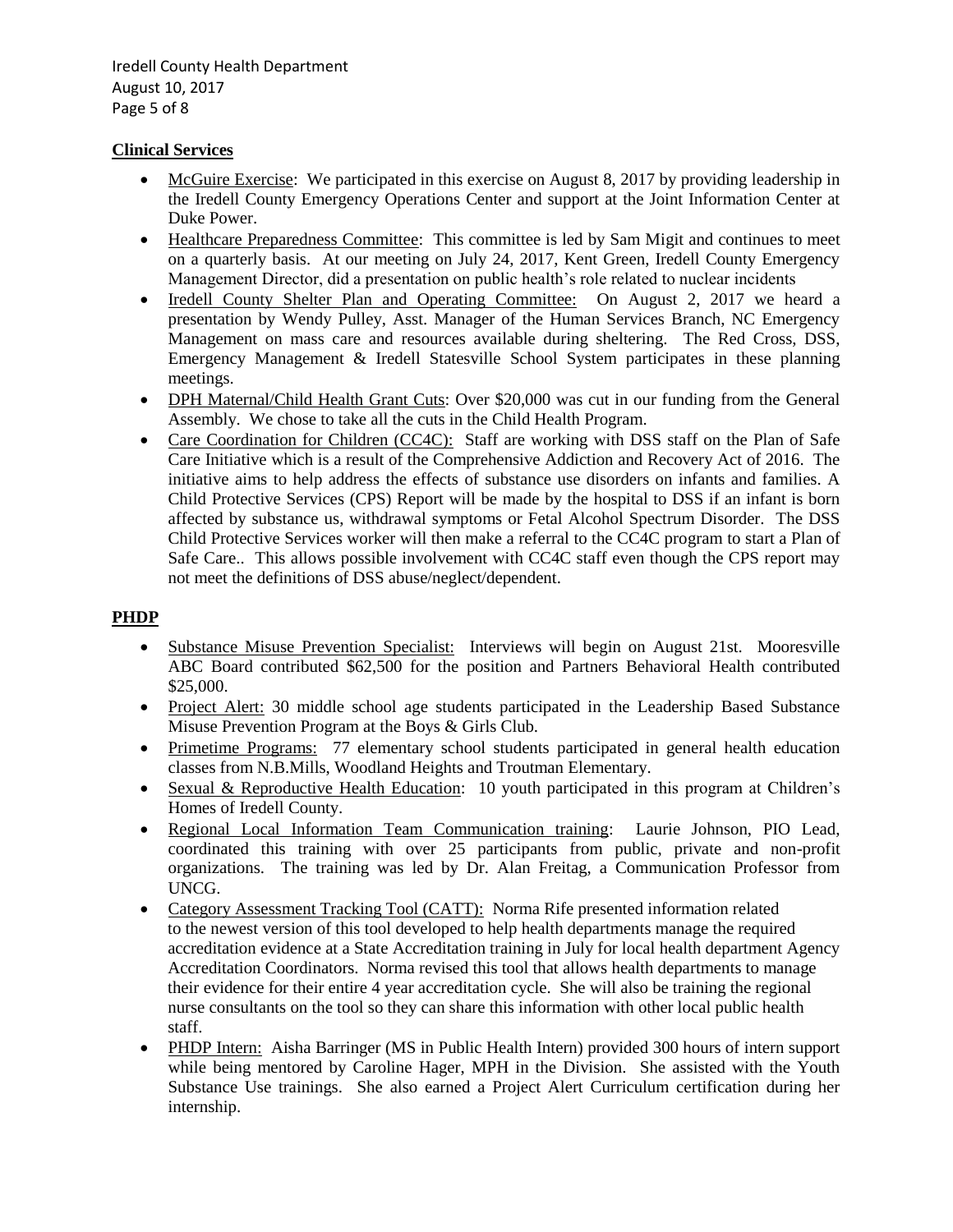## **Environmental Health**

- Environmental Hazards Training: Pierre Lauffer, an Industrial Hygiene Consultant with NC DHHS-Occupational & Environmental Epidemiology Section will conduct staff training on August  $11<sup>th</sup>$  related to environmental drug contaminants like fentanyl. Other county organizations were invited to participate in the training.
- Personnel: We have a new OSWP intern starting soon and plan to make an offer for the second vacant OSWP position in the near future. The vacant FPF position should be filled soon with an intern.
- Lake Norman Fish Advisory: We posted s advisories at the major landing docks and at the state parks related to elevated PCB (polychlorinated biphenyl) levels in the striped bass population.

## **Animal Control**

• Rabies: There have been eight animals testing positive for rabies since May 22, 2017.

| Animal        | # |
|---------------|---|
| Raccoons      | 2 |
| <b>Skunks</b> |   |
| <b>Fox</b>    |   |
| <b>Bat</b>    |   |
| Goat          |   |
| Horse         |   |

## **Drug Abuse Free Iredell**

- Attorney General Visit: The NC Attorney General, Josh Stein, will be visiting Iredell County on August 24, 2017 at 10:00am to do a roundtable discussion with community leaders about the opioid epidemic at the health department
- Health Disparities Training: Several staff members will participate in this three hour training related to using data to identify behavioral health disparities
- Impact Health Opening: Partners Behavioral Health will be hosting a grand opening of this primary care/behavioral health care clinic on Signal Hill Road on August 30, 2017. There will be four different behavioral health providers and a medical provider located at this site to include Children's Hope Alliance, Daymark, PQA and Turning Point Family Services.

 Jane then asked if there were any questions with regard to her report. Sylvia Chapman questioned if Drug Abuse Free Iredell would be developing a Community Forum related to the Opioid Epidemic. Jane responded that a Community Forum is being planned for October 24, 2017 from 6:30pm – 8:30pm at the Statesville Civic Center. She emphasized that once the program details have been finalized, she will relay the information to the Board of Health so members can make arrangements to attend this event.

## **c. Activity Summary** *(Handout B & Handout C– Jane Hinson)*

Jane Hinson provided a report on the data noted in the Activity Summary highlighting the tremendous increase in the monthly family planning visits as well as an increase in the number of immunizations administered. Jane continued to report that the number of lab tests performed was up as well as the number of lab patients served. She also noted Environmental Health is remaining steady but needs to verify the number of meth labs reported with Brady Freeman to confirm accuracy of our data. Jane then asked if there were any questions with regard to the Activity Summary. There were no questions.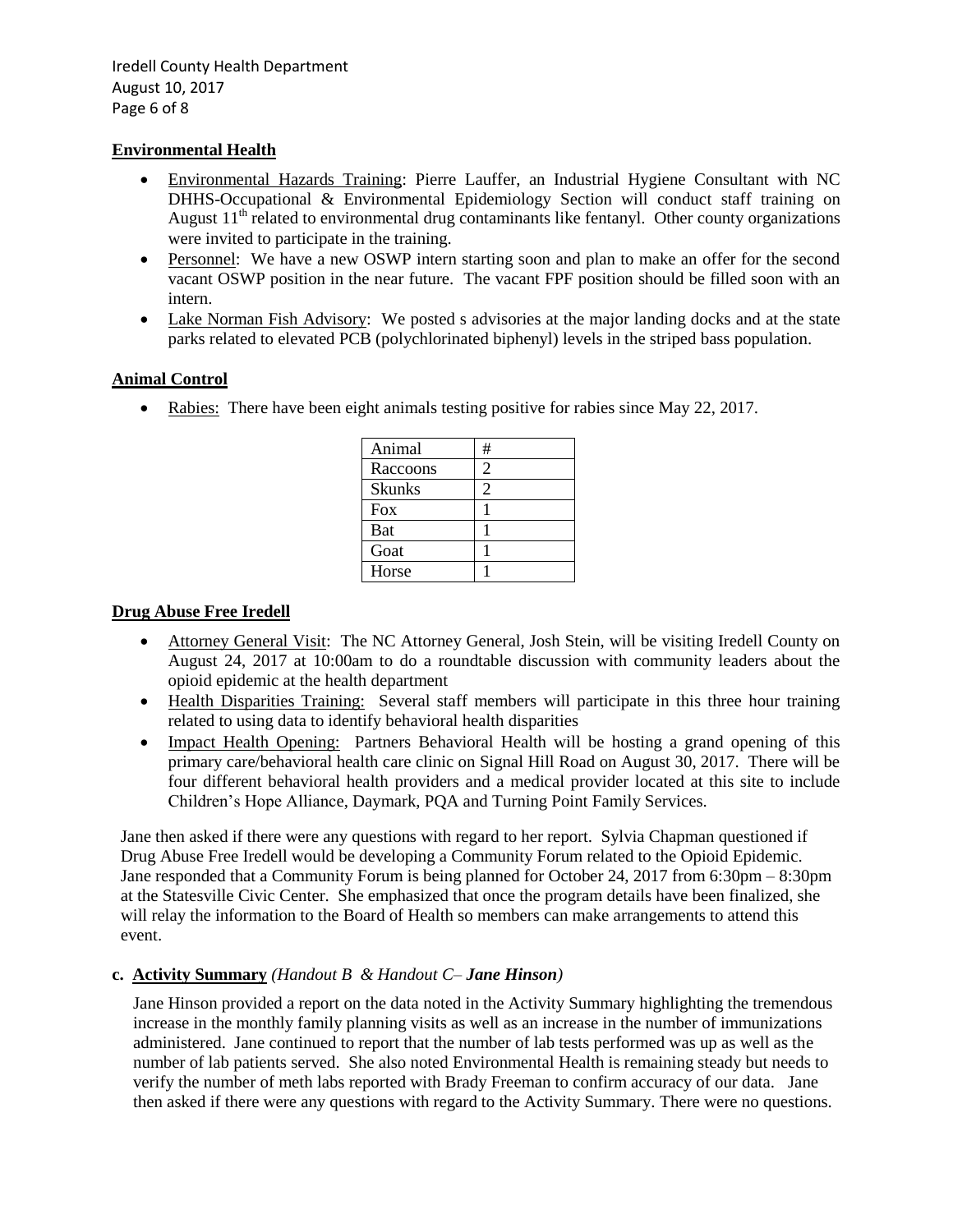Iredell County Health Department August 10, 2017 Page 7 of 8

## **VII. Closed Session:** N.C.G.S. 143.318 11 (6)

**A. Health Directors Performance Evaluation** *(Attachment 7 – Sylvia Chapman)*

 *A motion to move into closed session to discuss the Health Director's Performance evaluation was made by Dr. Tiffany Hubbs and seconded by Lisa Warren at 8:15pm.* *Voting: Ayes - 9; Nays – 0.*

 *A motion to close the closed session meeting and return to open session was made by Commissioner Thomas Bowles and seconded by Lisa Warren at 8:45pm Voting: Ayes - 9; Nays -0.*

#### **VIII. Other Discussion**

Sylvia Chapman asked if there were any additional items for discussion.

There were no additional items for discussion.

## IX. **Adjournment**

Sylvia Chapman asked for a motion to adjourn the meeting.

*A motion to adjourn the meeting at 8:50p.m. was made by Commissioner Thomas Bowles and seconded by Candace Reeves. Voting: Ayes- 9 ; Nays- 0.*